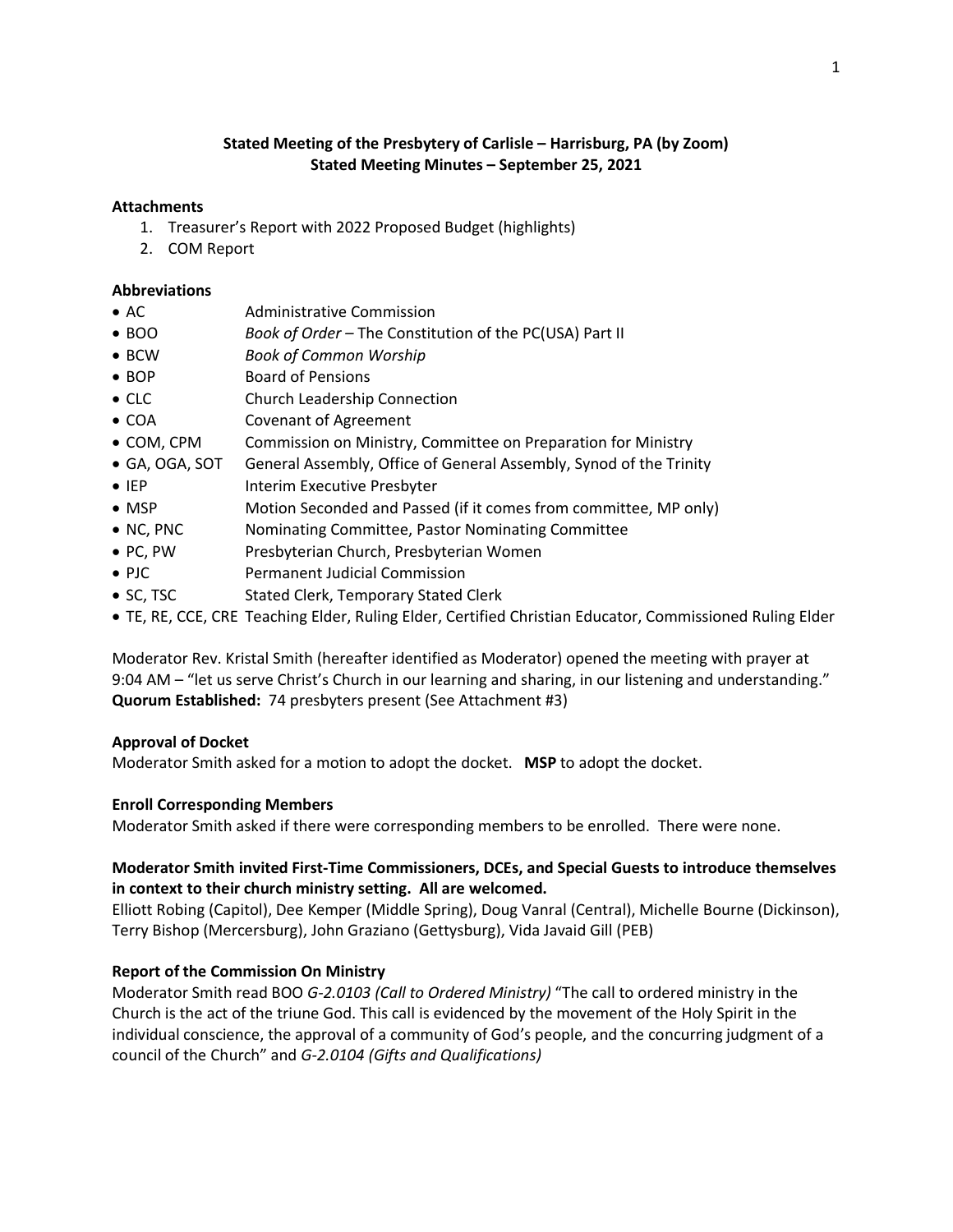Moderator Smith called on TE Lou Nyiri (Gettysburg, COM Co-Chair) to introduce Candidate Anthony Saturno. Mr. Saturno has been under care of the Western Colorado Presbytery. A graduate of Gordon Conwell Seminary, with degrees in the Master of Divinity and Master of Counseling, he has been in conversation with the Pastor Nominating Committee of the St. James Presbyterian Church in discernment of a call to serve as the church's Pastor.

Mr. Saturno was invited to read and proclaim the Gospel; presbyters were informed that after the sermon they would have opportunity for examining him for ordination. Mr. Saturno's Proclamation of the Word was based on 1 Peter 5:1-12 (his own rough translation), and focused on the Shepherd of the flock. "Those who are young, subject yourself to your elders…be sober, be watchful." Using as an illustration the image of the "crane game" at a carnival, Mr. Saturno interpreted Peter's epistle. The church will suffer. Peter argues with Jesus. In the letter we find a humbled Peter who has learned from the one who humbled himself on the cross. Leaders and servants in the church can learn; Proverbs was on Peter's heart when writing. Humility is a journey…If we could lay down our own knowledge and power, we could rest on our Lord. Spiderman quote: "with great power comes great responsibility."

After the sermon, Moderator Smith instructed the presbytery on appropriateness of questions relating to the sermon, Statement of Faith and Spiritual Autobiography (posted with meeting materials), the Bible, Sacraments, Polity, Theology, and Mr. Saturno's sense of call to the St. James Presbyterian Church. Multiple questions were raised about the Reformed Theology of Sacrament of the Lord's Supper and God's action in Sacraments, the power of the Holy Spirit in Christ's birth and resurrection, Sanctification, Mr. Saturno's journey from Catholicism to Presbyterianism, and his Spiritual Practices.

Mr. Saturno's responses leaned toward the "symbolic nature of bread and wine," "remembrance," and "presence – we take Jesus into us," allowing there is room for mystery. He observed that the Sacraments bind us as a Christian family – part of the bigger community. Mr. Saturno received correction on his having referred to marriage as a Sacrament. He observed that we live in forgiveness, and we still have some work to do; "James reminds us there's work to be done, but the kingdom is here and not yet here." Mr. Saturno explained that as a young adult, he questioned his Catholicism, asking "who is Jesus and why does he matter?" This led to religious window shopping until he met his wife, who introduced him to the PC(USA); he realized Jesus was inviting him into something much larger. The heart of the Bible narrative is about love above all else, and he decided to give Jesus "unfiltered access." Mr. Saturno described the blessings of time with God outdoors (paddleboarding, kayaking, and being silent). Because his counseling has brought tragic stories into consciousness this year, he finds himself in a lot of external supplication for mental illness, and engages in Christian fellowship.

**MSP** to suspend the examination. Mr. Saturno was moved to the Zoom waiting room.

Moderator Smith called for a motion to approve Anthony Saturno for ordination to MWS. The motion, seconded, was followed by extensive discussion about whether his theology is in line with what we say we believe. TSC Shoeman verified that the Candidate had covered all the bases; he passed all PCUSA Ordination Exams. It was strongly recommended that, being straight out of seminary, Mr. Saturno would benefit from a COM-assigned TE Mentor for guidance and direction, especially with theology.

#### **ACTION**

**Moderator called the vote: MSP to ordain Mr. Saturno to Ministry of Word and Sacrament.**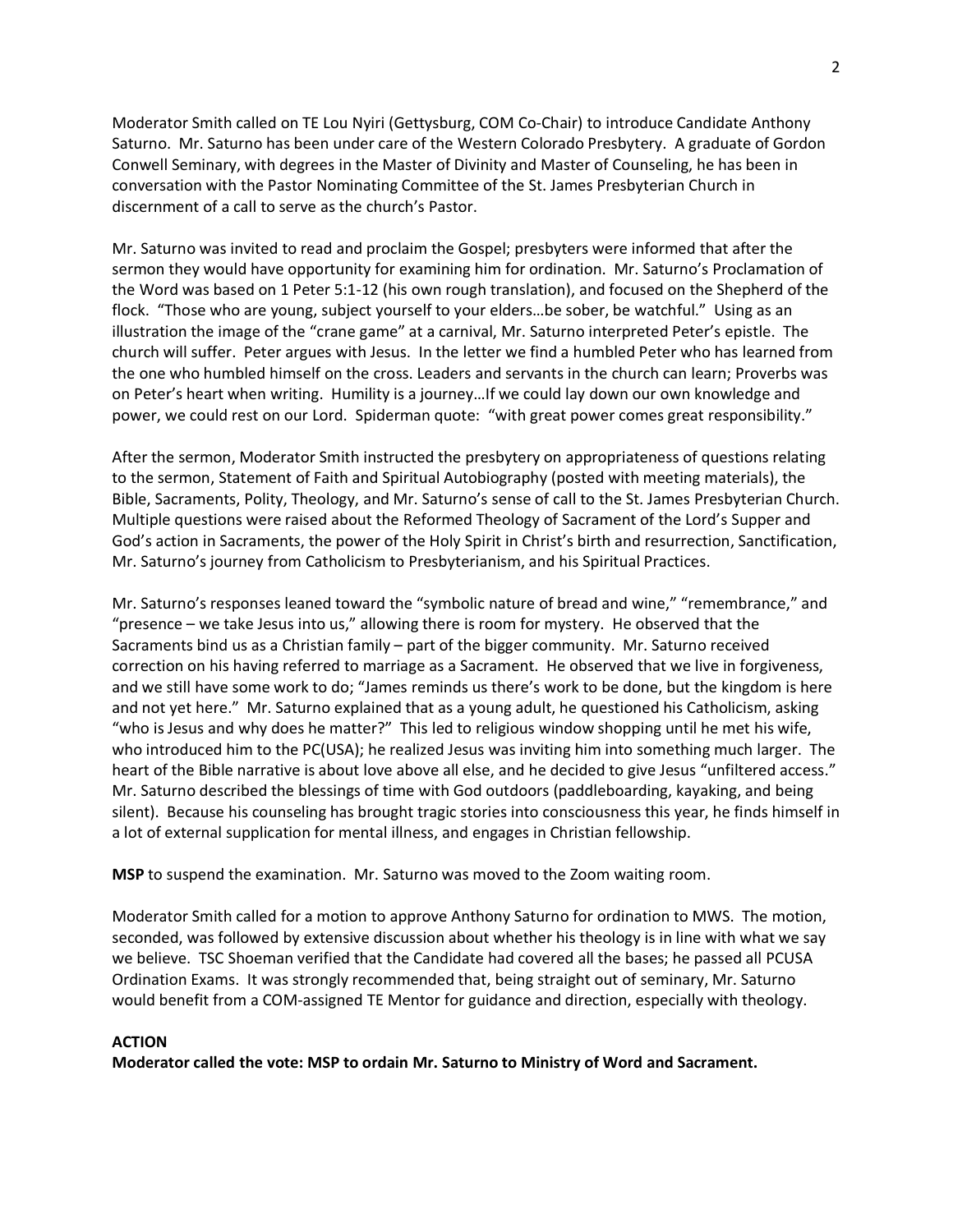The Candidate was brought back from the waiting room. Moderator Smith informed Mr. Saturno of the outcome, celebrating that the way is clear for the St. James PC to call him as their Pastor. TE Nyiri offered a prayer adapted from the BCW – "Bestow your Holy Spirit on this, your son, Anthony."

Moderator Smith TE Nyiri to continue the COM report; he presented the motion on minimum terms of call for 2022. The motion, coming from committee, required no second, and was discussed: there has not been a significant increase in salary for several years. COM encourages congregations to consider 5% increase, if able. Given the number of churches in transition, it is important to keep Terms of Call strong, keep up with inflation, and keep in line with fairness of pastoral leadership.

### **ACTION**

**MP** to approve COM's motion for the adoption of an increase of 3% with a strong suggestion of up to 5% in the Minimum Terms of Call for 2022 for Ministers of Word and Sacrament and Certified Christian Educators as noted below:

2022 Minimum Effective Salary for Full Time Pastors: **\$55,700**

2022 Minimum Effective Salary for Full Time Certified Christian Educators: **\$44,880**

## **Report of the Coordinating Council**

Moderator Smith called on IEP TE Cheryl Galan to present the Coordinating Council Report. Considering the late hour, IEP Galan truncated her remarks about adapting to a changing world to include:

- Half of the presbytery's 43 congregations are in transition.
- Pilots, when coming in for a landing, listen for altimeter reading "Winds unreliable" metaphor
	- $\circ$  a pilot's natural instinct is to grip tightly to "control" the plane.
	- $\circ$  When pilots encounter turbulence, they learn to loosen their grip on the yoke.
	- $\circ$  Let the plane do what it was designed to do fly straight and level.
- What would it take to loosen our grip, be transformed, birthed into God's new creation?
	- $\circ$  Find purpose in the familiar, grieve when others leave, dream about "going back."
	- $\circ$  Dabble with digital disciples, tinker with structural elements (committees, office spaces).
	- $\circ$  We are becoming more and more a relational network not always getting it right.
- It's time to lift our gaze beyond our own institutional survival: Carlisle's going where Jesus went
	- 1. Pneumatrix
	- 2. Following Jesus across boundaries of race and culture
	- 3. Co-workers with God, caring for the poor in your community (Diapers, homeless, medical care, lend a hand, Pakistan, Honduras -\$11,000, taking the earth care pledge)
- It's not easy to find interim pastors any more. We're entering an experiment with PneuMatrix
	- $\circ$  Will meet with consultant 1x/month for six months; take close look at their communities
		- $\circ$  Scores of responses in the chat YOU ARE NOT ALONE there are kindred spirits
- Video: murmuration of starlings Let's work and play together in new formations
- Brian McClaren quote we're seeing "a great spiritual migration from organized religion to organizing religion for the common good"
- WHAT NOW? What is next? The presbytery of Carlisle is adapting to a changed world
- Share the narrative budget with your congregations our common purpose as a presbytery.
- What will we risk? And heal? We need time, space to rest in God in order to do this hard thing
- Image of river flowing fast. Some will try to hold on to the shore. The river has its destination.
- The elders say we must let go of the shore. Take nothing personally. The time of the lone wolf is over. Bannish the word struggles. We are the ones we have been waiting for. [from Hopi elders]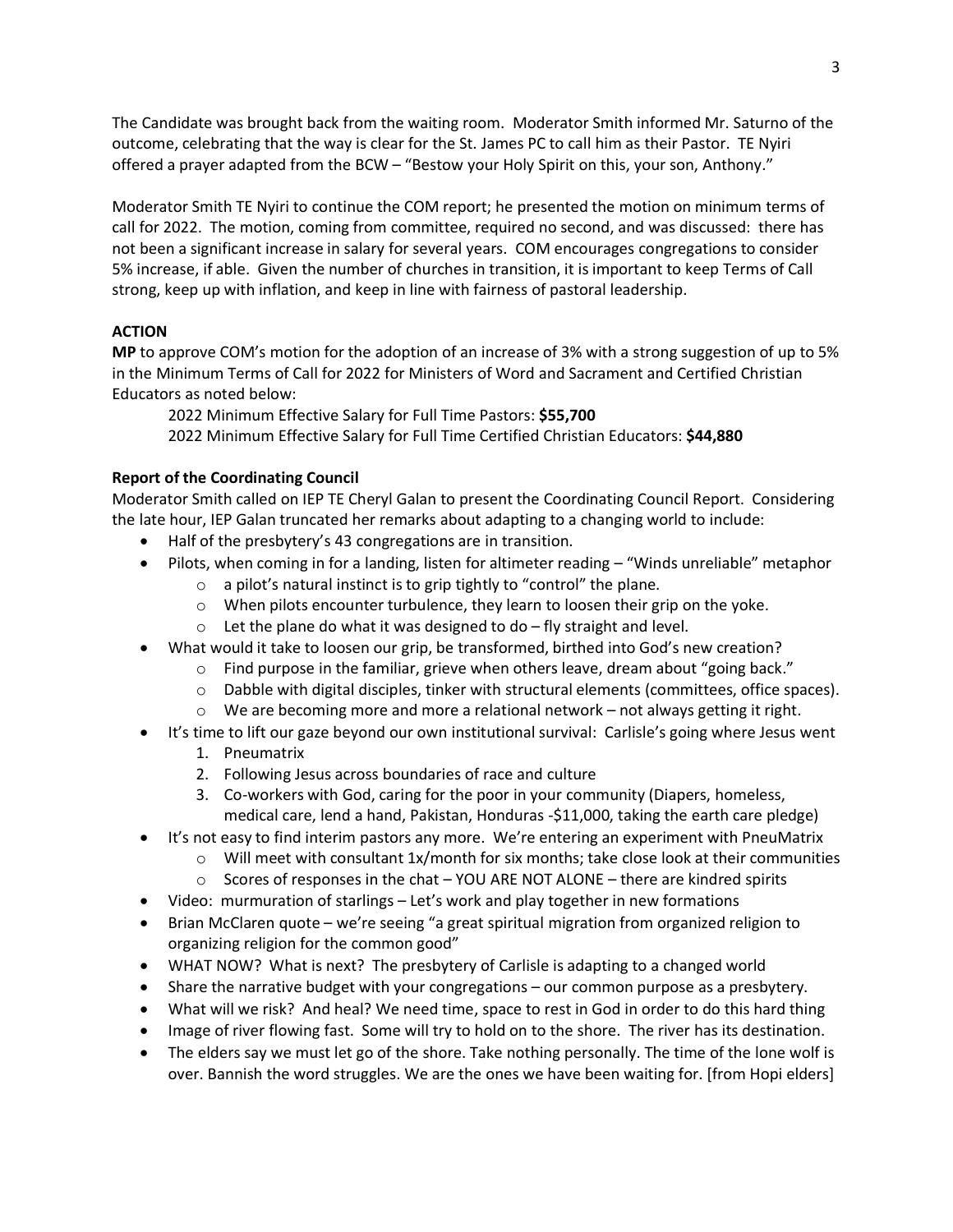#### **Report of the Administration Committee**

Moderator Smith invited Treasurer TE Ed Blank to present the Narrative Budget. Calling attention to the deficit of over \$22,000, he noted that a second reading will be held in December at the stated meeting. Treasurer Blank called for **action** on Per Capita of \$1.77 INCREASE (there's only been one Per Capita increase in the last 5 years) to \$17.60. With \$2.40 going to Synod, and \$9.00 going to General Assembly, the total comes to \$29 per member toward connectional church ministry. In response to questions, Treasurer Blank observed that, for the most part, a large percentage of congregations fulfill their per capita requirement. A question was raised – was the total \$28.98, or \$29.00? TE Blank will clarify at the next meeting.

#### TE Blank called attention to the **WRITTEN Treasurer's Report (See ATTACHMENT # 1).**

*The business of the meeting was suspended a 10:57 AM for a planned, 10-minute break. The business of the meeting resumed at 11:07 AM.*

#### **Greetings from the Presbyterian Education Board (PEB), Pakistan**

Moderator Smith turned the meeting over to Vice-Moderator Neal McCulloch, who invited CCE Debbie Hough to introduce Vida Javaid Gill, bringing greetings from PEB Pakistan. Ms. Gill has been Director since 1998 – she originally agreed to serve for two years! The PC(USA) owns property and schools in Pakistan's Punjab district, thanks to Presbyterian missionaries in the 1800s. Some schools were nationalized in 1972; education suffered, buildings deteriorated. CCE Hough made 3 trips to Pakistan, and is convinced that education is key to quality of life. Ms. Gill spoke passionately:

- Greetings from 256 presbyterian Churches in Pakistan! Greetings from nearly 6,000 students
- American Presbyterian missionaries came to Pakistan: your great-great-grandparents
- Mohanda Bibi was given a scholarship, became school teacher; Mohanda is Ms. Gill's mother!
- Today there is opportunity to build bridges and transform many lives in Pakistan, bringing new life through dry bones of the post-1972 educational system.
- STORY of Ms. Gill standing up to a mob carrying sticks to those who accused that "you are going to demolish the mosque," she replied "we will respect the mosque." "You are going to turn our children into Christians!" Then men in the mob spoke: "my grandmother studied in this school – she's devout Muslim" and explained that they were in the mob in order to protect her.
- God was there. It was the rule of the Presbyterian missionaries to impact that part of the world.
- "I made the commitment I will be here. God has been performing miracles. Through education we can bring new life, peace in that part of the world. Thank you, Carlisle presbytery."
- Ms. Gill offered a prayer in Urdu, then English: "I give thanks to all Carlisle churches and their commitment – may this offering be used to bless children in scholarships. To God be the glory."

Vice Moderator McCulloch invited the presbytery's offering, which will benefit the Friends of Presbyterian Education Board (PEB) in Pakistan. Their mission: to provide opportunities to the poorest of the poor children in Pakistan: 25 schools, nearly 6,000 students, 56% girls, 58% Christian, 42% Muslim. The money collected will be used for scholarships, building renovations, new building construction, and emergency needs. Vice Moderator McCulloch offered a prayer of dedication for the offering and a blessing of PEB in Pakistan: "You have been called. You challenge us. May the God of hope fill you with joy and peace. May you abound in hope by the power of the Holy Spirit. Blessings until we meet again."

#### **Action on By-Laws**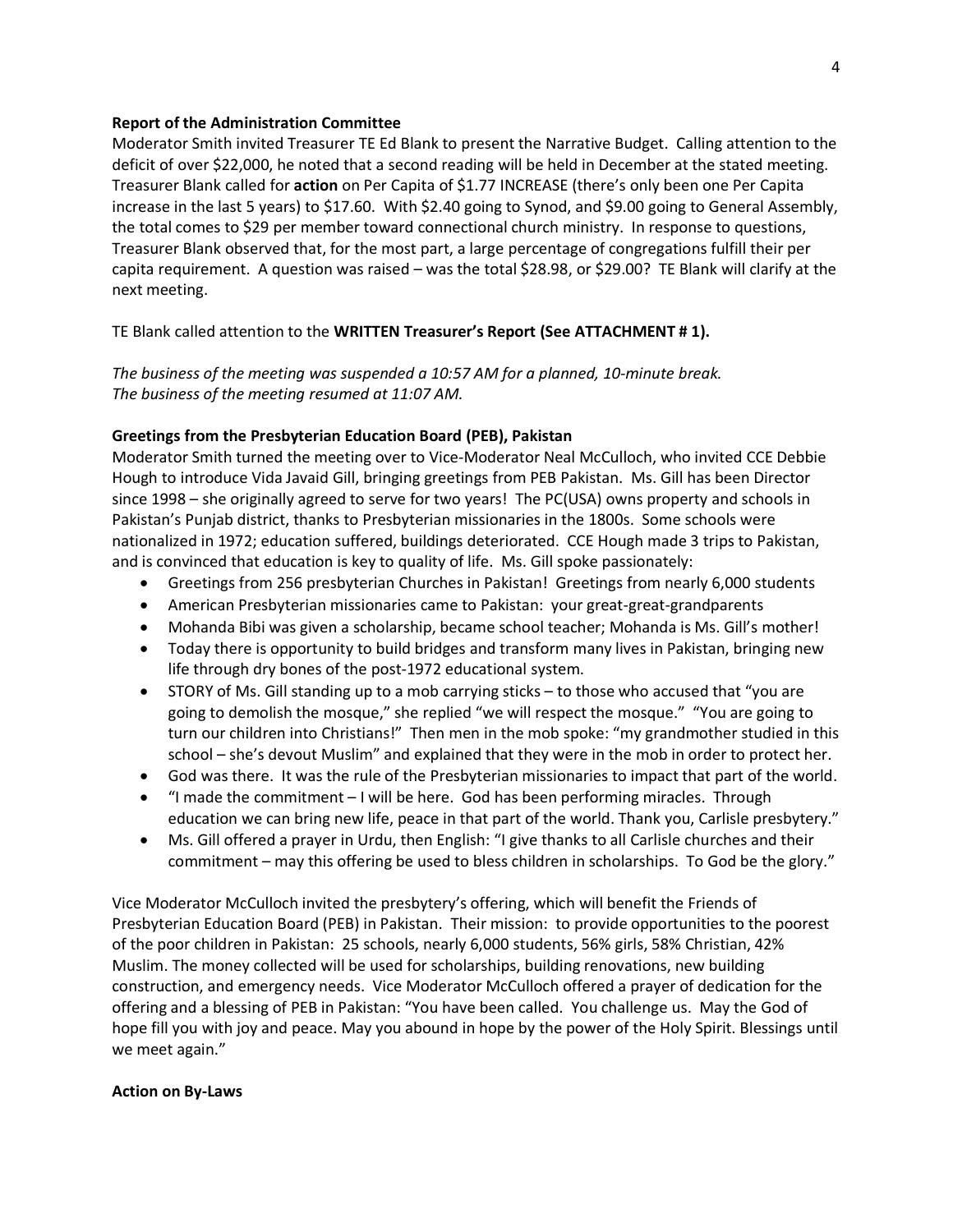Vice Moderator McCullouch called on TE Shoeman to move the adoption of the changes to the By-Laws. After calling for a second, Moderator asked TSC Shoeman to speak to the motion; she outlined proposed changes (and rationale) to the 11-page Bylaws, using keynote slides. Many of the proposed changes have to do with bringing the By-Laws into alignment with the BOO. Recommended changes

- Consolidate Stated Clerk into two entities; re-name "Permanent" Clerk to "Recording" Clerk
- "at the December meeting" to "at the last stated meeting of the year," throughout
- from Membership of an Administrative Commission "shall not be fewer than seven members" to "composed of ruling elders and Ministers of Word and Sacrament in numbers as nearly equal as possible and sufficient to accomplish their work" (G-3.0109b

Also, adding entire new sections about electronic meetings and voting by e-mail.

Also, deleting large, unnecessary sections about the Nominating Committee.

### **ACTION**

Moderator invited discussion about previously presented proposed changes, then proceeded to vote: **MSP** to approve changes to Standing Rules.

Moderator called on IEP Galan to present, for First Reading, changes to Camp Krislund By-laws:

- 1. Krislund Moderator term length from 3 to 2 years (still a total of 6 years), for more flexibility
- 2. Prior to the second year of a Moderator's term of office, a Vice Moderator shall be elected by the Board from eligible board members.
- 3. Moderator no longer rotates among 3 presbyteries rather, Board votes on Moderator who has the gifts to lead the board most effectively (2 year term for continuity)

Camp Krislund Board requests the transfer of this Article from the By-Laws to the Policy Manual of the Joint Camp and Retreat Center Board. Questions will be fielded before the next gathering of presbytery by TE Vern Gautier, TE Cheryl Galan, and/or Camp Krislund representatives.

#### **Report of the Nominating Committee**

Moderator invited RE Donna Wenger (Silver Spring) to describe the Process for Call for General Assembly Commissioners and YAADs. The presbytery needs to send 2 RE Commissioners, 2 TE Commissioners, 4 YADs (heavy time commitment – tech savvy). RE Wenger invited Graham Fowler to speak. He allowed that it's a lot of hard work (there's tons of material to look over), but that the virtual meetings are shorter; you don't have to become an expert. RE Fowler advised: must have stamina, listen. When we spend our lives in one particular congregation, we think that's how everyone does things. Not So! GA broadens your understanding of what the Church does. A positive experience.

• Note: nominations must be submitted before the next presbytery meeting date.

### **Clerk Reports (for Information and/or Action)**

TSC Meg Schoeman moved the exception on term limits requested by the Monaghan Church. After calling for a second, Moderator asked TSC Shoeman to speak to the motion, then invited discussion about the motion (there were no questions or comments), then proceeded to the vote:

### **ACTION**

**MSP** to approve the request of the Session of Monaghan Church, as permitted by G-2.0404 in the *Book of Order*, that term limits for officers of Monaghan Church be waived as determined appropriate to their needs and limitations for the year 2022.

TSC Schoeman drew attention to the following reports for Information (no verbal reports; written reports had been posted on the presbytery meetings page of the Carlisle Presbytery website):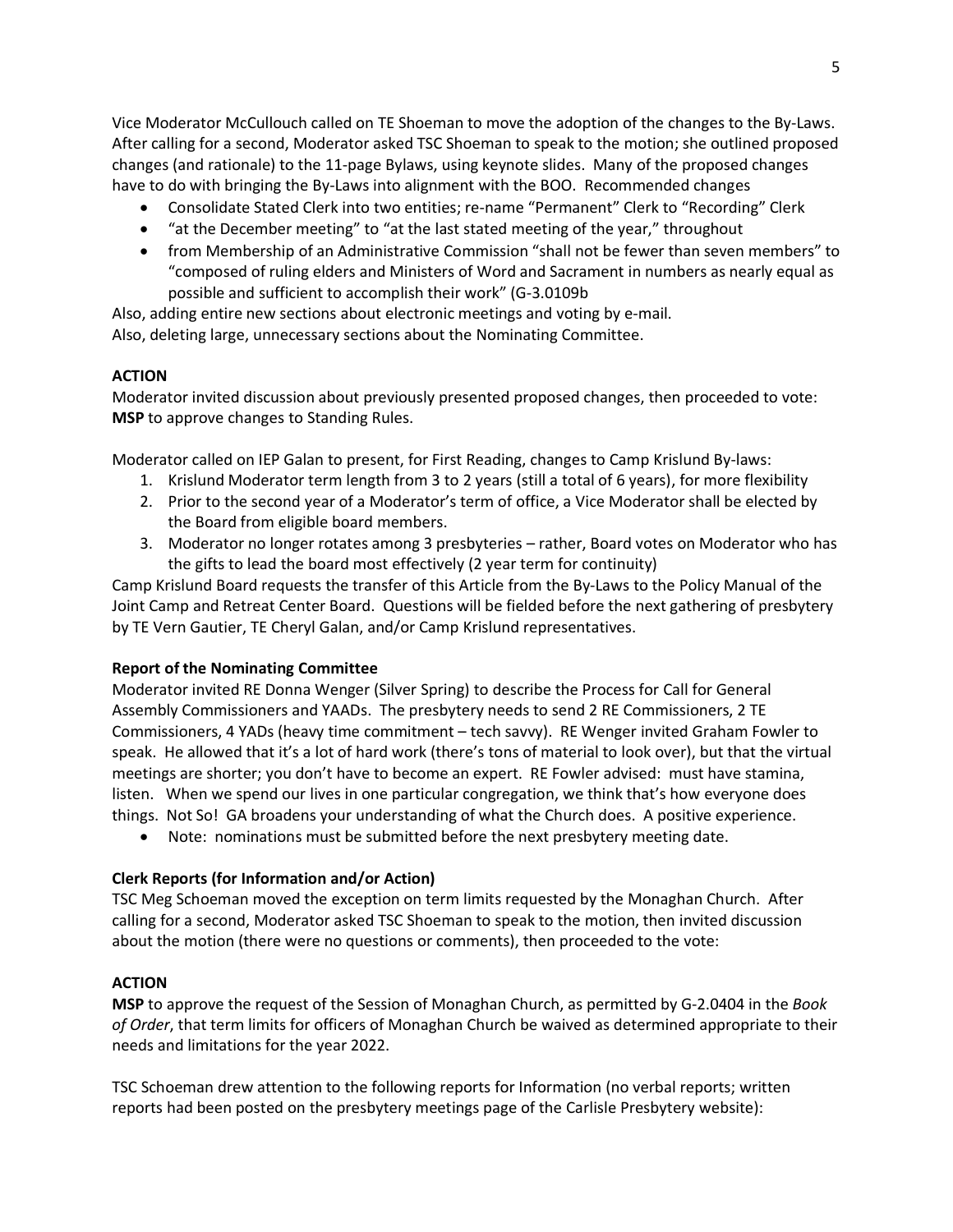- Ruling Elder Beth Fine (Camp Hill PC) and Rev. Graham Fowler (McCoysville PC / Lost Creek PC) read, reviewed and approved the minutes of the 25 May 2021 stated meeting of Presbytery.
- Ruling Elder Jim Case (Capital PC) and Rev. Emily McCachren will read and review the minutes of the 25 September 2021 stated meeting of Presbytery.
- The Presbytery's annual review of session minutes and registers, is being planned for the last two Saturdays in October and the first Saturday in November 2021. The review will include both in-person and online/Zoom options for clerks of session for the purpose of exchanging and reviewing minutes and registers. Specific details will be soon forthcoming.

The Temporary Stated Clerk reported to the Office of the General Assembly (OGA)

- the dismissal of Rev. Mark Allio to Beaver-Butler Presbytery.
- the dismissal of Rev. Ellen Crawford True to Charlotte Presbytery.
- the honorable retirement of Rev. John Park.
- the honorable retirement of Rev. Russell Sullivan.
- the ordination and installation of Rev. Stuart Seelman as Associate Pastor to Camp Hill Church.
- the death of God's good and faithful servant, Rev. Robert V. Hotchkiss.

and requested the dismissal of Rev. Caroline Vickery from the Presbytery of Redstone.

### **Commission On Ministry Written Report (see Attachment #2)**

### **Written Report from Perry Valley Administrative Commission, David Lehman, Chair (highlights)**

- October 4, 2020, members of Perry Valley Presbyterian Church determined to close the church at year end, encourage active members to transfer membership to Highland Presbyterian Church, and take steps to sell church property.
- A final worship service was held in the sanctuary on December 27, 2020.
- The two remaining churches of the Shared Ministry (Highland and Westminster) identified items of equipment and furniture that would be of value in their work; work parties were arranged to transfer items (completed in February).
- By resolution dated January 21, 2021, The Administrative Commission assumed authority and original jurisdiction over the Perry Valley Presbyterian Church, its real and personal property, and the remaining affairs of its Session. Discussions yielded discernment to sell the entire lot and the church building to "Wright's Presbyterian Church Cemetery Association," a separate entity from the church.
- The property sale was completed on June 22, 2021. The net proceeds of sale (\$22,500) were received by the Presbytery.
- A final report will be forthcoming, along with account of expenditures. Special thanks go to Rev. Nancy McClure for her support throughout this challenging transition.

#### **Written report from the Upper West Conococheague Administrative Commission (highlights),**

- weekly AC meetings (Zoom) and regular meetings with Session build relationship
- a Special Meeting of the Congregation was held August 22 to review the status of the congregation, which has been experiencing an increase of health concerns of aging membership – the result has been a diminished pool of leadership; monthly income consistently is less than monthly expenses. The AC engaged the congregation in reflection and conversation about shared values. The congregation expressed love of the church and one another, and concern for the poor in the community who need support. Role of the AC is clarified.
- The AC/Session ask for prayers of the presbytery as they seek the Lord's leading

**ACTION**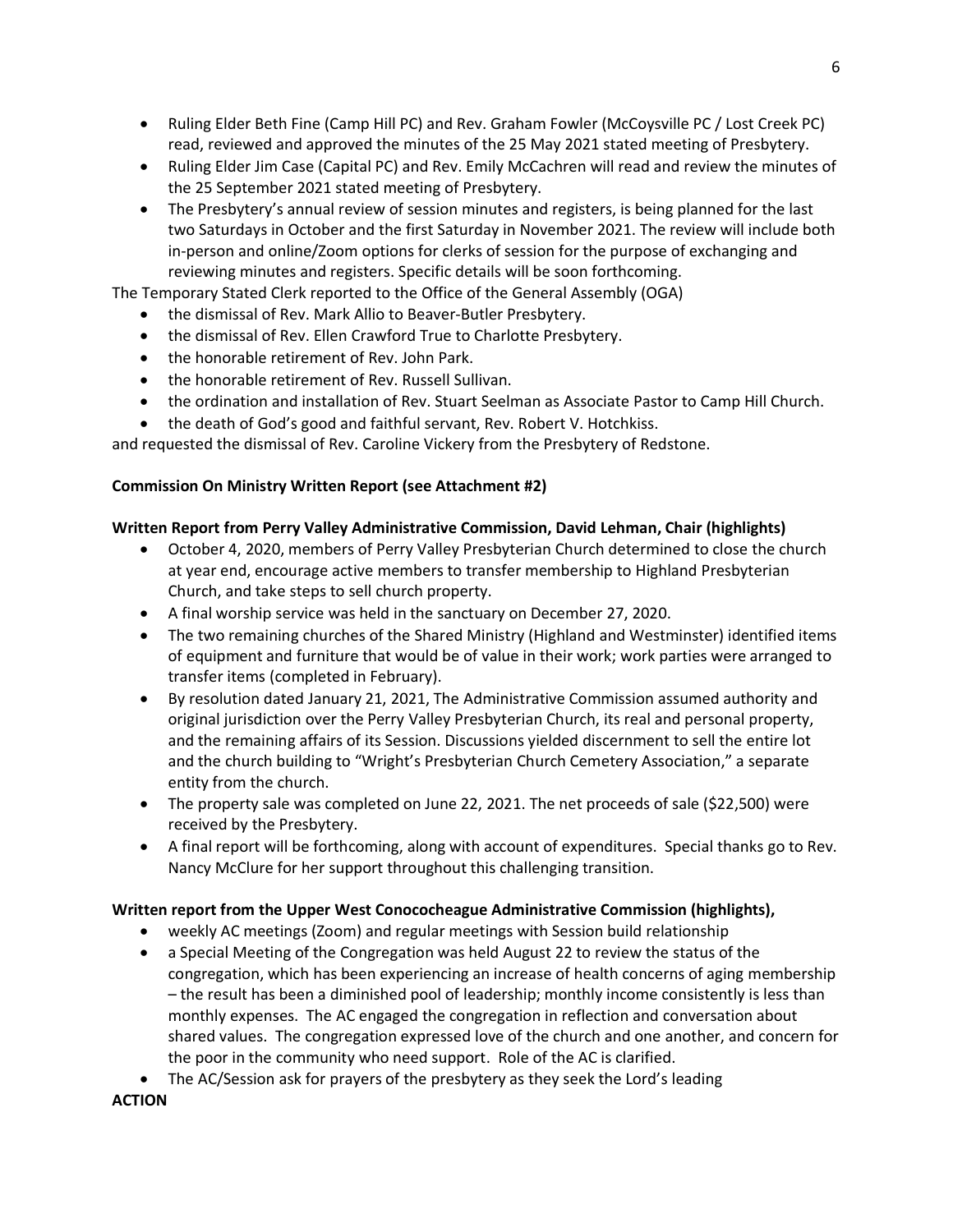There being no questions, **MSP** to receive the Clerk report.

## **Minister Milestones**

Vice Moderator McCulloch brought to the presbytery's attention those Minister Milestones submitted by presbyters at the time of registration.

- TE Andrew Hostetter (Loysville) completed first year his daughter will be baptized on Sunday
- TE Drew Stockwell (Chaplain, Fort Dix NJ), finished leadership course, receives Afghan refugees
- TE. Tom Sweet (Market Square) and Laurie welcoming grandson, Sullivan TE Allison (Faith Immanuel PC) and Conrad Smith welcome their new baby, Theodore
- TE Jeff Gibellius (Second, Carlisle) starred in Dear Brutus
- Ordination Anniversaries:
- TE Heather Sigler (25), TE Jack Larson (60), TE Kathryn Johnson (20)
- $2<sup>nd</sup> PC$ , Carlisle 50 years in current building
- TE Candace Nyiri (Member at Large) earned Doctorate of Theology

Welcome RE Wayne Yost, Stated Clerk of Synod of the Trinity -Greetings from Synod Staff. RE Yost commended the Interim Executive Presbyter, Moderator and Vice Moderator for jobs well done.

## **Announcements**

Vice Moderator Neal McCulloch invited Don Wahlig to announce an opening for one RE to assist in reading Ordination Exams. An additional written announcement was submitted: the 2<sup>nd</sup> Annual Moving for Krislund Fundraiser (September 18 – October 16).With the hope of raising \$25,000 Krislund for scholarships, endowments, and program enhancements with the support of Huntingdon, Carlisle and Northumberland Presbyteries. Individuals throughout the presbyteries are encouraged to walk, run, or ride bikes, (seeking pledges) or financially support those who are participating in the virtual movement.

### **Midday Prayer**

Vice Moderator Neal McCulloch offered prayers of thanks and intercession for enthusiasm to serve,

- For churches looking for Temporary pastors, interims, and leadership
- For the aforementioned milestone celebrations and for Anthony Saturno's sharing of the gospel
- For freedoms of our country and for a society that encourages selflessness

• For those suffering and serving during the pandemic; for recovery from hurricanes and disasters "You sit with us and guide us, we ask for strength…may we never forget the joys you send us each and every day…allow us to be firm in our faith…may there be purpose in discussions, hope in Jesus Christ."

### **Benediction and Adjournment**

### **ACTION**

**MSP** to end the meeting in prayer (12:00 PM), there being no further business. Vice-Moderator Neal McCulloch shared a prayer square, encouraging the presbytery to wrestle and grow. "May you be surrounded by God's love, may he walk before you to guide you…beneath you…above you, and within you to give you his peace." Go in peace.

**NEXT STATED MEETING:** Tuesday December 7, Time To be Determined (Hybrid: in person and on Zoom)

Respectfully Submitted,

Rev. Meg Shoeman, Temporary Stated Clerk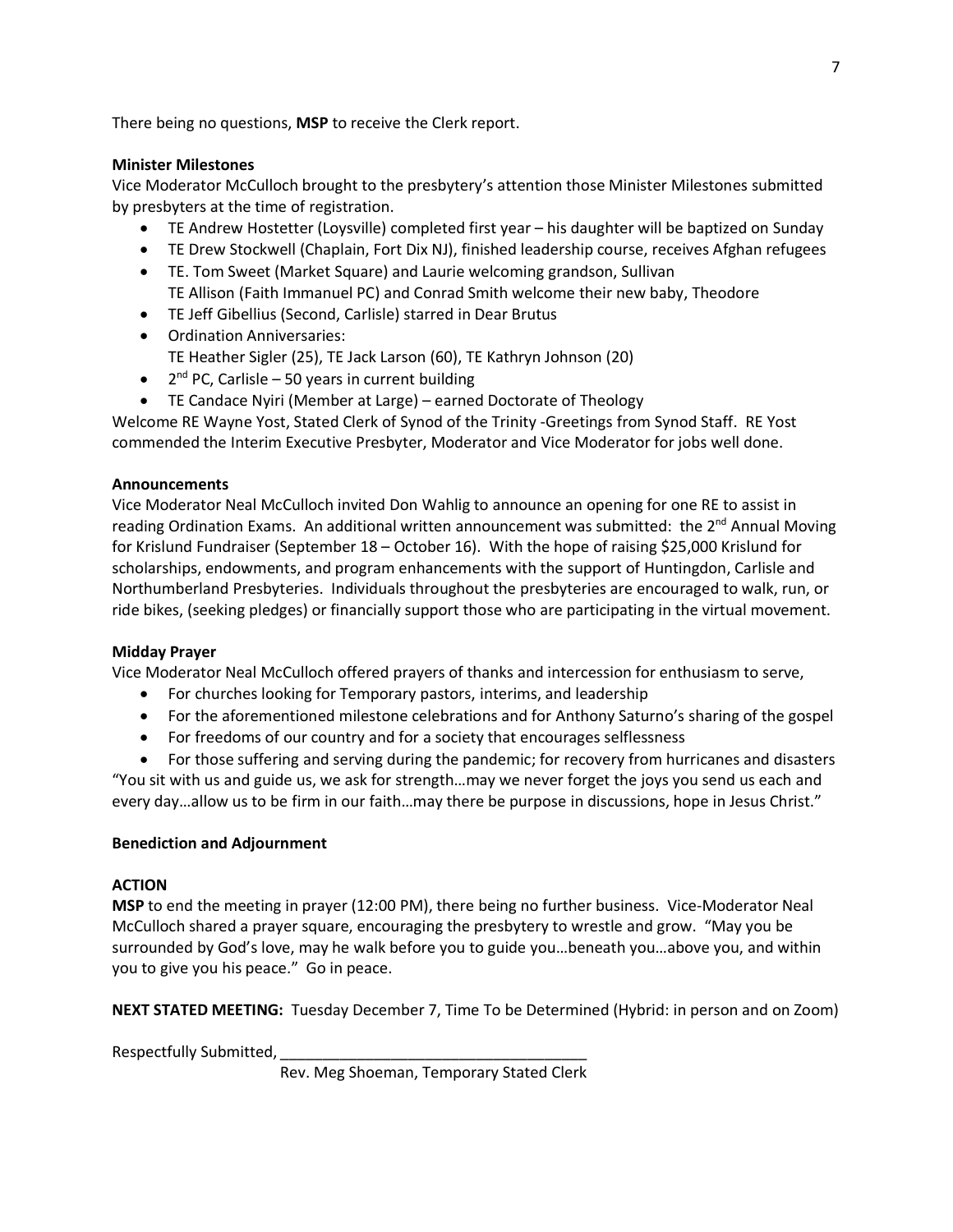# **ATTACHMENT #1 – Treasurer Report as prepared by Rev. Ed Blank 2021.9.3 – highlights below**

Total Mission Support Jan-Aug 137,130 Budgeted 200,000 Balance 62,870 Total Expenses For Mission & Support Jan-Aug 276, 292 Budgeted 423,731 Balance143,616 Mutual Funds Total 1,659,104 Designated Funds Total 269,284

### **2022 Proposed Budget – 13-page Narrative Budget – highlights below**

## 2022 Expense Budget = \$447,955

## 2022 Projected Income = \$425,100

A global pandemic has changed our world. This comes on the heels of broader cultural changes we've been feeling for years. Much uncertainty remains, about the impact of these changes on our churches. At the December presbytery meeting, a line item budget along with this narrative budget will be presented for second reading and action. Given all that remains uncertain, what will we do? And for what purpose? In the pages that follow, we describe some of the intentions that will shape our life in the coming year. We will…

- engage one another in discernment of gifts and acts of service, so our lives and resources may be released for the sake of the needs of our neighbors.
- tend to our souls with practices of worship, prayer, contemplation and activism so we may be formed and transformed as Christ's body in the world today.
- connect and engage using digital tools and virtual space, …inform and inspire, so we may discern God's hand at work in our lives and work together faithfully and effectively as partners in Christ's service
- walk alongside congregations with resources and training targeted to their needs, challenges, and opportunities…so we may thrive in our witness to the gospel.
- build collegial and collaborative relationships among congregations and leaders…so we may be linked as beloved community, reflecting the kin-dom of God.
- practice agility with our polity and governance so as to be able to adjust and respond to everchanging conditions.

Although we sometimes grow weary of Zoom-space, it allows us to break down geographic boundaries and to expand opportunities for engagement in learning, governance, and relationship-building. With the move into new office spaces, renting two small simple offices in this building, we've significantly reduced our office footprint (and expenses). Still ahead - converting paper files to digital, to further reduce our storage needs.

No longer on auto-pilot, we're thinking through what no longer works. And we're trying new ways of fulfilling the functions that serve the needs and empower the mission of our congregations

We're becoming a listening community, attuned to the Spirit and curious about how we might align our lives with what God is doing.

We're becoming a virtual/digital presbytery that also exists in physical space and real time, connected for the sake of Christ's mission.

We're becoming a learning community - engaging with each other, training leaders as they respond to God's call, and retooling with skills and strategies for vital congregations

We're becoming a community of experimentation and risk-taking, that we may discern and pursue emerging configurations of shared mission and common purpose.

we must embrace this time of experimentation and learning, so that our congregations may be empowered and transformed to thrive as 21st century gospel communities.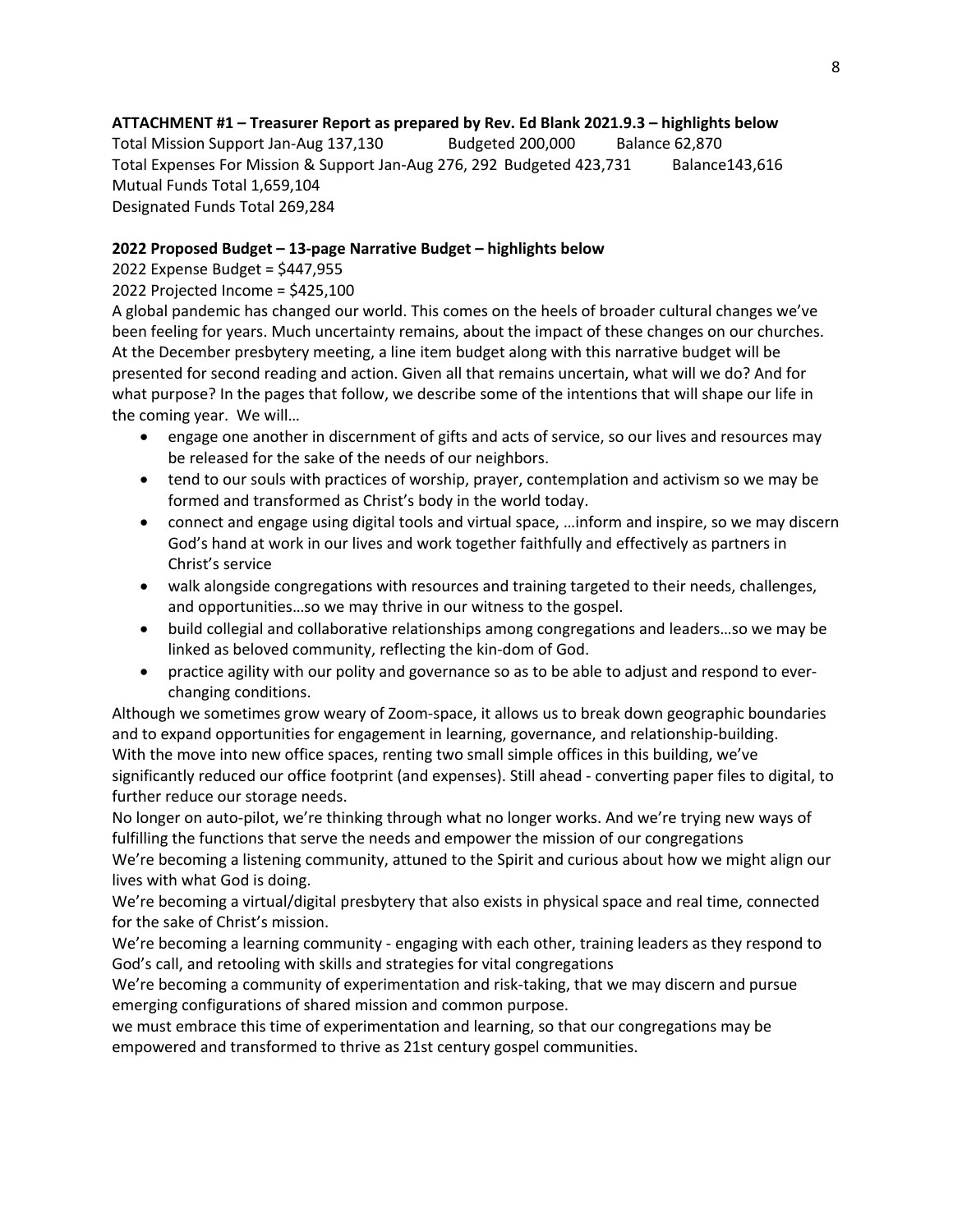### **ATTACHMENT #2: Report of the Commission on Ministry 25 September 2021**

# **ACTION: COM moves the adoption of an increase of 3% with a strong suggestion of up to 5% in the Minimum Terms of Call for 2022 for Ministers of Word and Sacrament and Certified Christian Educators as noted below:**

2022 Minimum Effective Salary for Full Time Pastors: **\$55,700**

## 2022 Minimum Effective Salary for Full Time Certified Christian Educators: **\$44,880**

**Rationale:** After reviewing the cost of living in the area, the Commission on Ministry (COM) determined that a Cost of Living Adjustment (COLA) was appropriate resulting in a recommendation of an increase of 3% with a strong suggestion of up to 5% to the Minimum Effective Salary.

### **Items for Information**

- COM approved CRE Neal McCulloch to serve on the Administrative Commission to install Pam Meilands as Associate Pastor of Derry Church.
- COM approved the renewal of the Covenant of Agreement between Parish Associate Heather Sigler and Pine Street Church.
- COM concurred with the request of Russell Sullivan and the Pine Street congregation that the pastoral relationship be dissolved, according to the terms of dissolution approved by the congregation on 6 June 2021.
- COM authorized the Waynesboro session to call a congregational meeting to vote on the call according to the terms presented, and to receive Caroline Vickery into membership in the Presbytery of Carlisle, pending the affirmative vote of the congregation to call Rev. Vickery as their Pastor for a designated term.
- COM approved Presbytery to hire church consultant Michelle Snyder of PneuMatrix, including associated costs with options to assist churches for whom participation in the consultation/ training would be cost-prohibitive.
- COM approved the renewal of the Covenant of Agreement between Parish Associate Don Potter and Camp Hill Church.
- COM voted to validate the ministry of Donna Christopher with two ELCA churches and to authorize her to labor beyond the bounds of the Presbytery.
- COM appointed Meg Shoeman to moderate the 8 September 2021 meeting of the Session of Hope Church, Dauphin.
- COM approved submission of application to the Synod of the Trinity for an Innovation Grant. COM approved the Commission to ordain and install Stuart Seelman as Minister of Word and Sacrament to serve as Associate Pastor to Camp Hill Church, and authorized celebration of the Lord's Supper during the ordination and installation service of worship held on 22 August 2021 at 4:00 PM at Camp Hill Church.
- COM approved Silver Spring Church's Ministry Information Form for upload to the Church Leadership Connection.
- COM approved Gettysburg Church's Ministry Information Form for upload to the Church Leadership Connection.